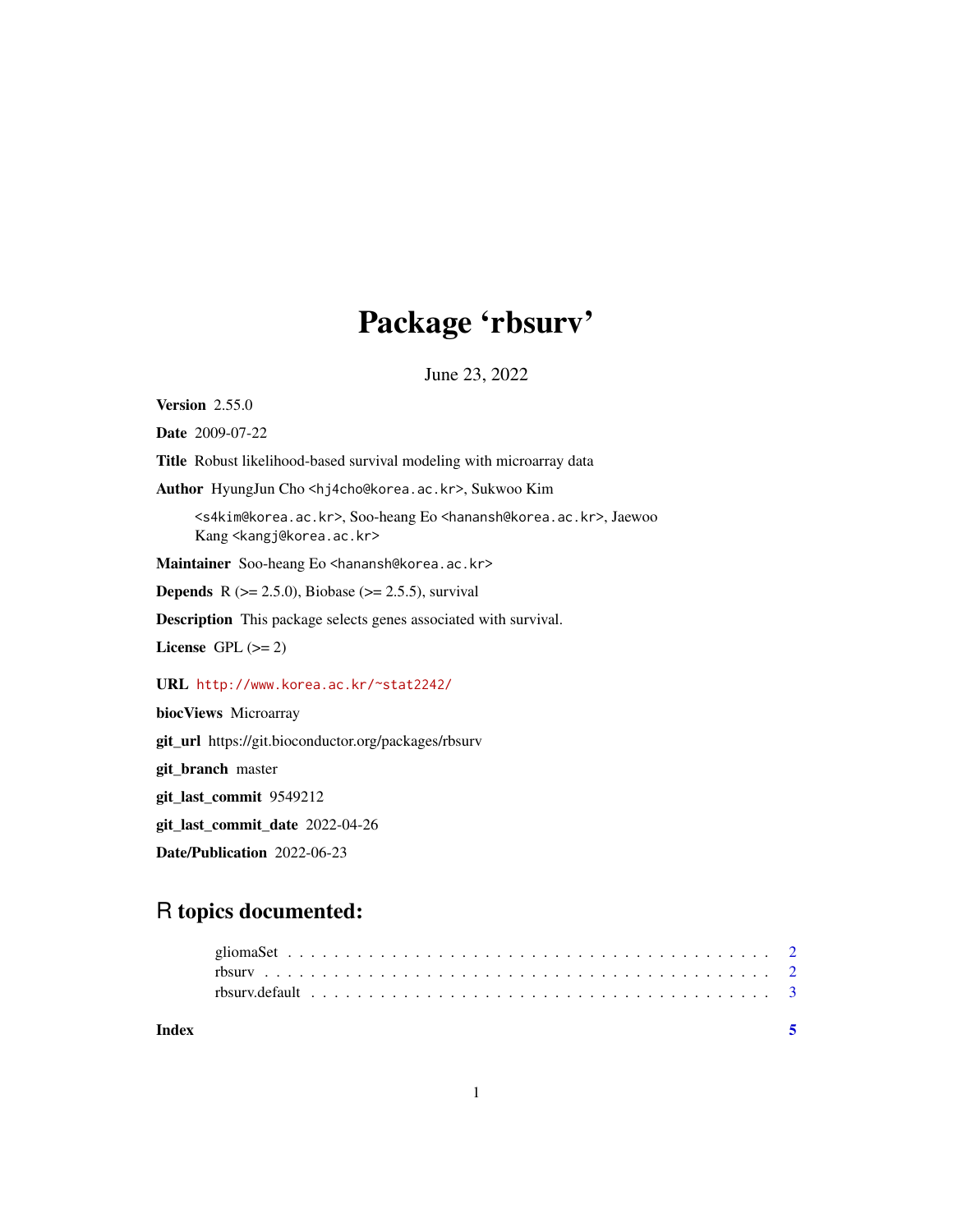<span id="page-1-0"></span>

#### Description

These data sets consist of gene expression and survival of the patients with gliomas. Note that it contains a subset of the data published in Freije et al. (2004).

#### Source

Freije et al. (2004). Gene Expression Profiling of Gliomas Strongly Predicts Survival, Cancer Research, 64: 6503-6510.

<span id="page-1-1"></span>rbsurv *Robust likelihood-based survival modeling*

#### Description

This selects survival-associated genes with microarray data.

#### Usage

rbsurv(time, ...)

#### Arguments

| time     | an object for which the extraction of model rbsurv is meaningful. |
|----------|-------------------------------------------------------------------|
| $\cdots$ | other arguments                                                   |

#### Author(s)

HyungJun Cho, Sukwoo Kim, Soo-heang Eo, and Jaewoo Kang

#### References

Cho,H., Yu,A., Kim,S., Kang,J., and Hong S-M. (2009). Robust likelihood-based survival modeling for microarray gene expression Data, *Journal of Statistical Software*, 29(1):1-16. URL http://www.jstatsoft.org/v29/i01/.

#### See Also

[rbsurv.default](#page-2-1)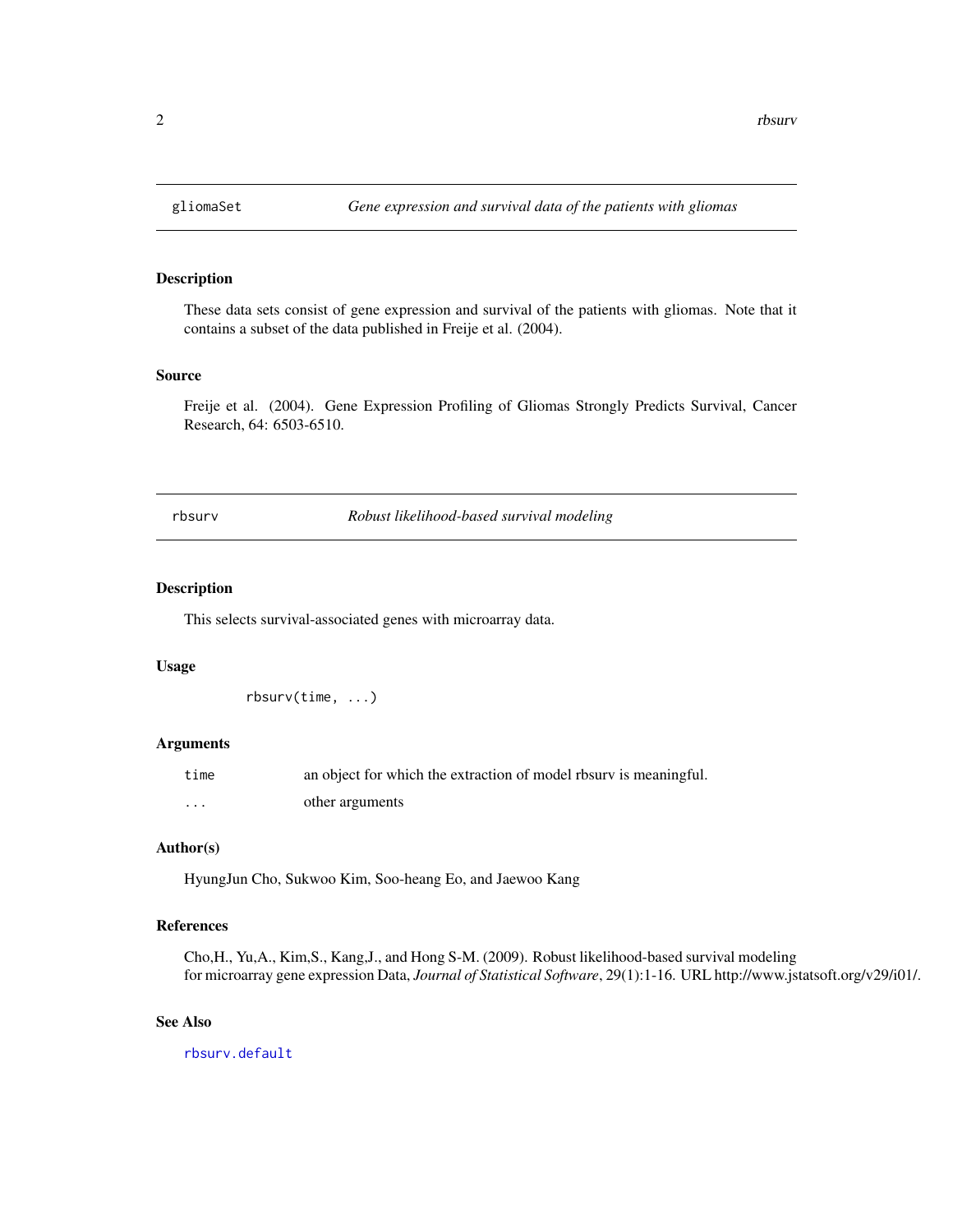#### <span id="page-2-0"></span>rbsurv.default 3

#### Examples

```
library(rbsurv)
data(gliomaSet)
x <- exprs(gliomaSet)
x \leftarrow \log 2(x)time <- gliomaSet$Time
status <- gliomaSet$Status
z <- cbind(gliomaSet$Age, gliomaSet$Gender)
```
fit <- rbsurv(time=time, status=status, x=x, method="efron", max.n.genes=20, n.iter=10, n.fold=3, n.seq=1) fit\$model

<span id="page-2-1"></span>rbsurv.default *Robust likelihood-based survival modeling*

#### Description

This selects survival-associated genes with microarray data.

#### Usage

```
## Default S3 method:
rbsurv(time, status, x, z=NULL, alpha=1, gene.ID=NULL, method="efron",
             n.iter=10, n.fold=3, n.seq=1, seed=1234, max.n.geness=nrow(x),...)
```
#### Arguments

| time        | a vector for survival times                                                                                                                                                                          |
|-------------|------------------------------------------------------------------------------------------------------------------------------------------------------------------------------------------------------|
| status      | a vector for survival status, 0=censored, 1=event                                                                                                                                                    |
| X           | a matrix for expression values (genes in rows, samples in columns)                                                                                                                                   |
| z           | a matrix for risk factors                                                                                                                                                                            |
| alpha       | significance level for evaluating risk factors; significant risk factors included<br>with the alpha level if alpha $< 1$                                                                             |
| gene.ID     | a vector for gene IDs; if NULL, row numbers are assigned.                                                                                                                                            |
| method      | a character string specifying the method for tie handling. Choose one of "efron",<br>"breslow", "exact". The default is "efron". If there are no tied death times all the<br>methods are equivalent. |
| n.iter      | the number of iterations for gene selection                                                                                                                                                          |
| n.fold      | the number of partitions of samples                                                                                                                                                                  |
| n.seq       | the number of sequential runs or multiple models                                                                                                                                                     |
| seed        | a seed for sample partitioning                                                                                                                                                                       |
| max.n.genes | the maximum number of genes considered. If the number of the input genes is<br>greater than the given number, it is reduced by fitting individual Cox models.                                        |
| $\cdots$    | other arguments                                                                                                                                                                                      |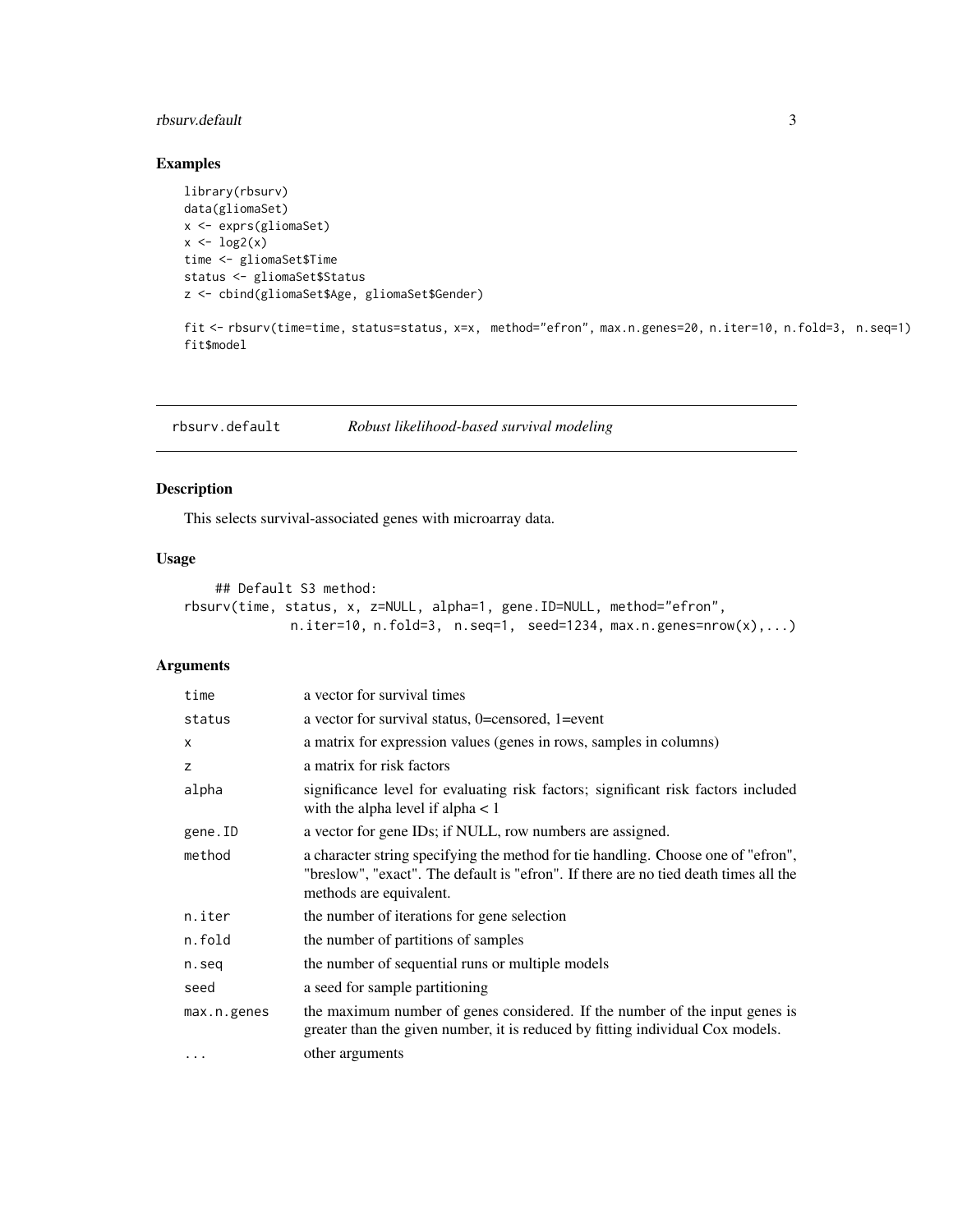#### <span id="page-3-0"></span>Value

| model      | survival-associated gene model               |
|------------|----------------------------------------------|
| n.genes    | number of genes                              |
| n.samples  | number of samples                            |
| method     | method for tie handling                      |
| covariates | covariates                                   |
| n.iter     | number of iterations for gene seletion       |
| n.fold     | number of partitions of samples              |
| n.seg      | number of sequential runs or multiple models |
| gene.list  | a list of genes included in the models       |

#### Author(s)

HyungJun Cho, Sukwoo Kim, Soo-heang Eo, and Jaewoo Kang

#### References

Cho,H., Yu,A., Kim,S., Kang,J., and Hong S-M. (2009). Robust likelihood-based survival modeling for microarray gene expression Data, *Journal of Statistical Software*, 29(1):1-16. URL http://www.jstatsoft.org/v29/i01/.

#### See Also

[rbsurv](#page-1-1)